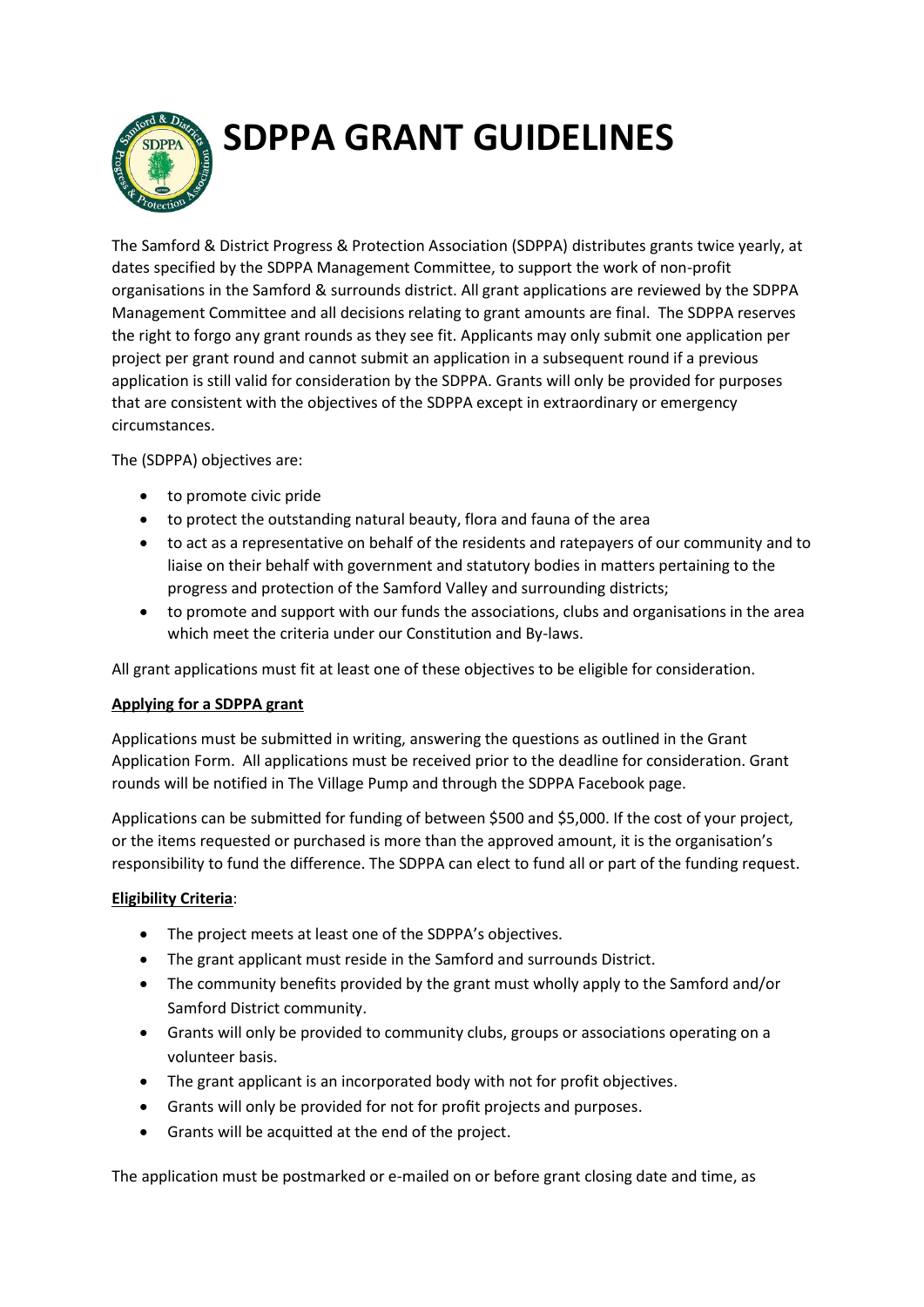published in The Village Pump, otherwise the application will be deemed ineligible. Grant applications made after the application cut-off dates will not be considered except in emergency or extraordinary situations.

If you are applying for facility improvements, you must either:

- own the building and/or land; OR
- have an instrument of tenure, demonstrate custom and practice (or a combination of both); and
- have written approval of the lessor to undertake the proposed facility improvements.

## **Exclusions**

SDPPA grants will not be provided to or for:

- Individuals
- political parties
- government entities
- commercial sponsorships
- religious groups (except for projects that support a non-religious purpose);
- retrospective requests
- general operating expenses
- debt retirement, budget deficits, endowments or bequest programs
- organisations who have received a SDPPA grant in the past 12 months
- organisations who have not provided a written acquittal for past grants
- general fundraising appeals; or
- entities that do not meet the relevant eligibility criteria as set out in this document

### **Selection process**

In order to be considered for a grant, applicants must adhere to the following:

- Clearly define the community need, objectives, budget, project outcomes and evaluation proposal of the initiative in the Application Form.
- Produce positive social outcomes within at least one of the nominated objectives in the local community.
- Meet the eligibility criteria as specified in this document.
- Successful applicants will be contacted via email within 5 weeks of the close off date.
- The SDPPA reserves the right to choose a particular cause to which it intends to direct part of its funds. Applications may be prioritised according to funds available for that period or assessed against other applications received in that grant round, on merit.
- The SDPPA reserves the right to provide additional funding to specific projects which fit the grant criteria.

### **Outcomes of application**

There are three outcomes for submitted applications:

- Approved (in full or part); or
- Deferred to next round; or
- Not approved.

Applicants will be notified in writing by the SDPPA regarding the outcome of their application.